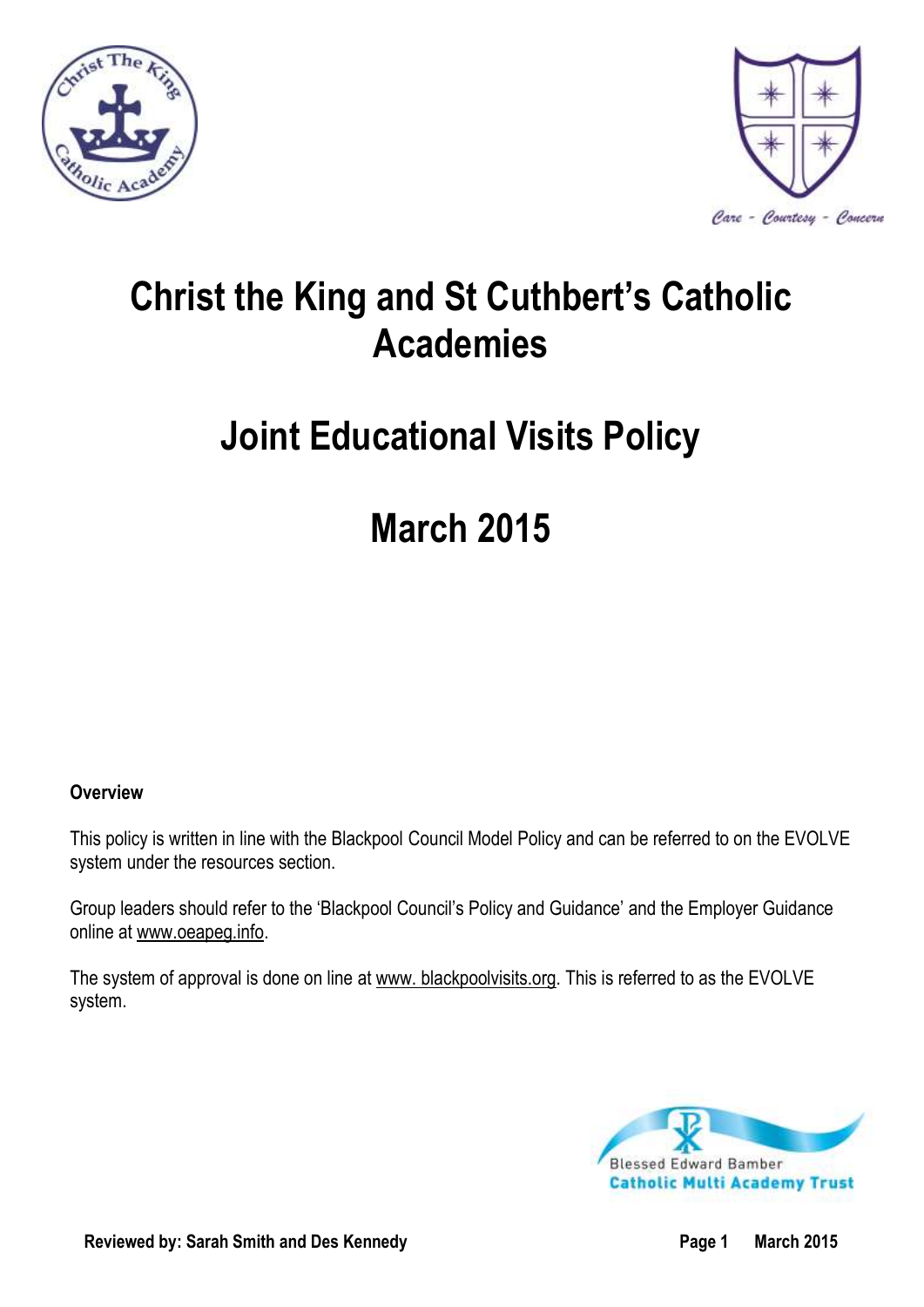# **Day Visit Procedure**

Applies to visits departing and returning on the same day not involving any high risk or adventurous activities

# 1. PLANNING

Obtain permission, costing and check dates for the visit with SLT and the EVC before approaching any other member of staff.

# 2. COMMUNICATION

Send a letter to parents (checked with SLT) giving information about the visit, including the times of departure and return to school, any cost involved, requirements for lunch and any other meals. Students on free school meals will receive a packed lunch. Inform school kitchen at least 1 week prior to the trip.

# 3. PARENTAL CONSENT

A Corporate Consent Form that asks about medical conditions and emergency contact details is taken at the beginning of each school year – you do not need to duplicate this for day visits within school hours where school is open. Please see the EVC to discuss this if you are unsure. Parents must be informed prior to visits either by the above letter (or text for a local visit) to give them the opportunity to withdraw consent.

# 4. SUPERVISION

Supervision should be arranged in line with guidelines below.

# 5. USE OF EVOLVE

Careful consideration must be given to the registration of visits on the EVOLVE system and risk management plans are available at [www.blackpoolvisits.org.](http://www.blackpoolvisits.org/) Check will the EVC if you are unsure about this. Students who have SEND or behavioural needs will require extra support. Registration of non-local visits on EVOLVE SHOULD BE COMPLETED 4 WEEKS prior to the visit taking place or at the time the visit is verbally approved by the EVC or SLT (see 1 above).

# 6. FIRST AID

First Aid Kits are available from the office and must be taken on all visits. The Group Leader is responsible for ensuring First Aid Provision is adequate on the visit.

# 7. BASE CONTACTS

- a) You must arrange for a Base Contact to be on hand to deal with urgent messages. The contact person must be provided with a list of pupils, medical conditions and emergency contact details plus all paperwork. For St Cuthbert's Catholic Academy, if all this information has been provided for the visit on EVOLVE, it is not necessary to provide duplicate copies of it.
- b) Before departing, the group leader MUST make a note on the office whiteboard of how many children/staff are going on the trip and what time they will be back in school.

# 8. POST –VISIT EVALUATION

After the visit the evaluation form should be completed online through EVOLVE, highlighting any concerns about the venue or individual pupils. Serious concerns about student behaviour should be taken to a member of the Senior Leadership Team.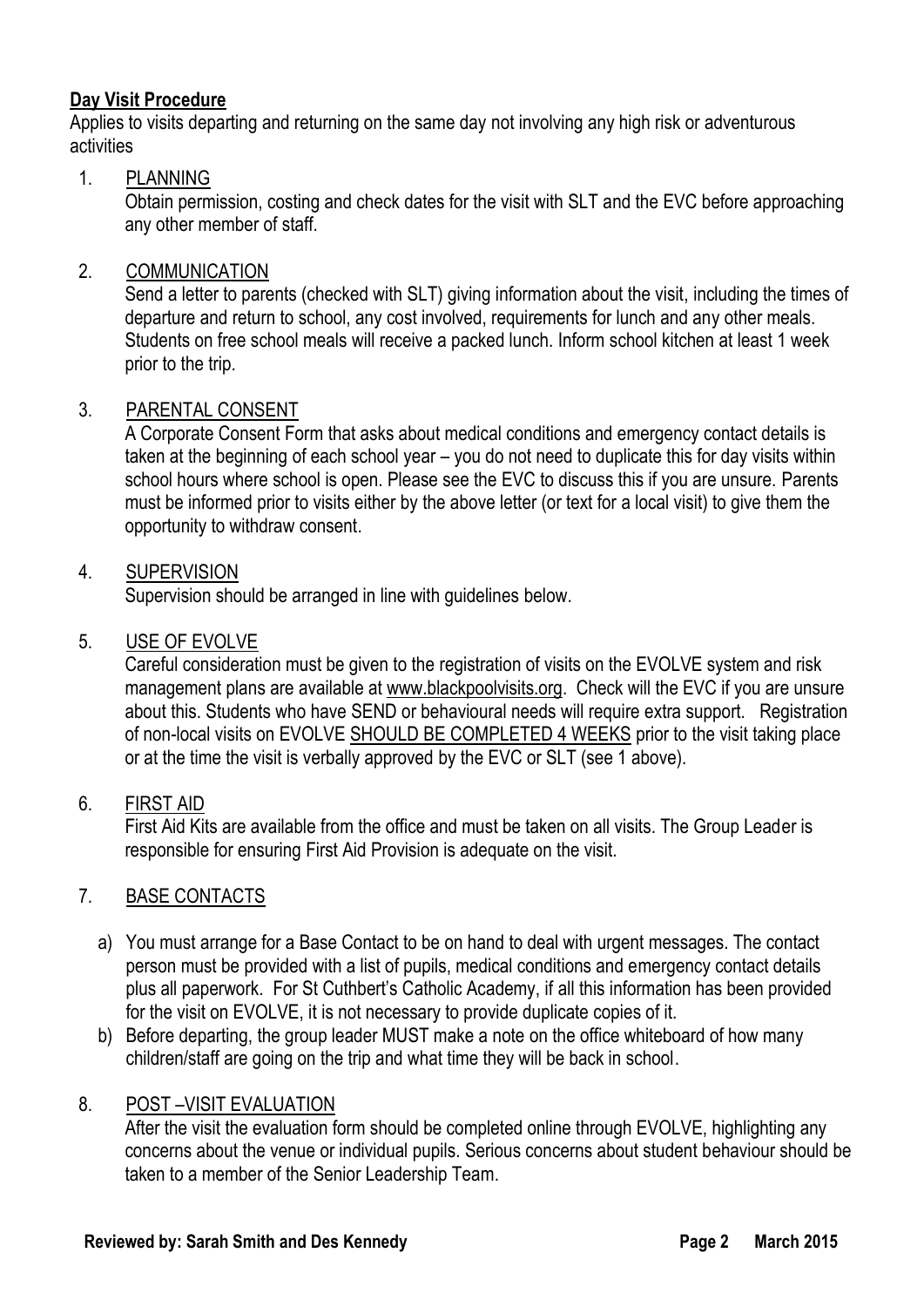# **Evening, Weekend, adventurous, residential and overseas visit procedure**

# 1. PLANNING

- a) Obtain permission for the visit from the Head teacher before approaching any other members of staff. This category of trips may require Directors' permission. A term's notice must be given to Directors.
- b) Check with the Senior Leadership Team on the availability of dates and any staff cover which may be required.

# 2. COMMUNICATION

- a) A letter should then be sent to parents (via SLT) with information about the visit including the times of departure and return to school, any cost involved, requirements for lunch and any other meals. Students on free school meals will receive a packed lunch school kitchen. IT IS ESSENTIAL THAT THE EVC/SLT IS CONSULTED BEFORE ANY INFORMATION IS DISTRIBUTED TO PARENTS.
- b) After parents have requested a place for their child, a letter is sent to parents giving further details as necessary. Also, parents must be informed of cancellation requirements. Deposits will be non refundable.
- c) An information meeting needs to be arranged in accordance with Blackpool Council's Policy and Guidance and the Employer Guidance online at [www.oeapeg.info.](http://www.oeapeg.info/)
- d) The telephone number of the first base contact (see below) should be given to all parents of pupils on the visit. Parents should be informed that they can telephone the contact person in the event of an emergency, or to check on arrival times.

# 3. BEHAVIOUR

In the case of extended overnight visits, a code of conduct for the visit is to be drawn up and signed by each pupil who wishes to go on the visit.

# 4. EVOLVE/ EVC INVOLVEMENT

- a) Careful consideration must be given to the registration of visits on the EVOLVE system. An EVOLVE SYSTEM LOG and risk assessments must be completed for these visits. If generic risk management plans are used, staff must have familiar with the control measures that are in place adding any that are relevant risks relating specifically to your trip. For most visits within this category the generic risk management plan is not sufficient. Staff should consult the EVC about the risk assessment before the visit. THE RELEVANT PAPERWORK MUST BE SENT TO THE EVC FOR APPROVAL 4 WEEKS BEFORE THE VISIT DEPARTS.
- b) Full comprehensive insurance cover is provided by Zurich Insurance. The insurance policy must be consulted before travel to ensure that the cover is appropriate.
- c) On all high risk activities e.g. climbing, evidence must be seen for the instructor's qualifications including DBS. See EVC for arrangements for this.
- d) During extended visits a member of the accompanying staff MUST be a qualified in basic first aid. (Cert. Level 1)
- e) A copy of all paperwork must be provided to EVC and contact person through EVOLVE.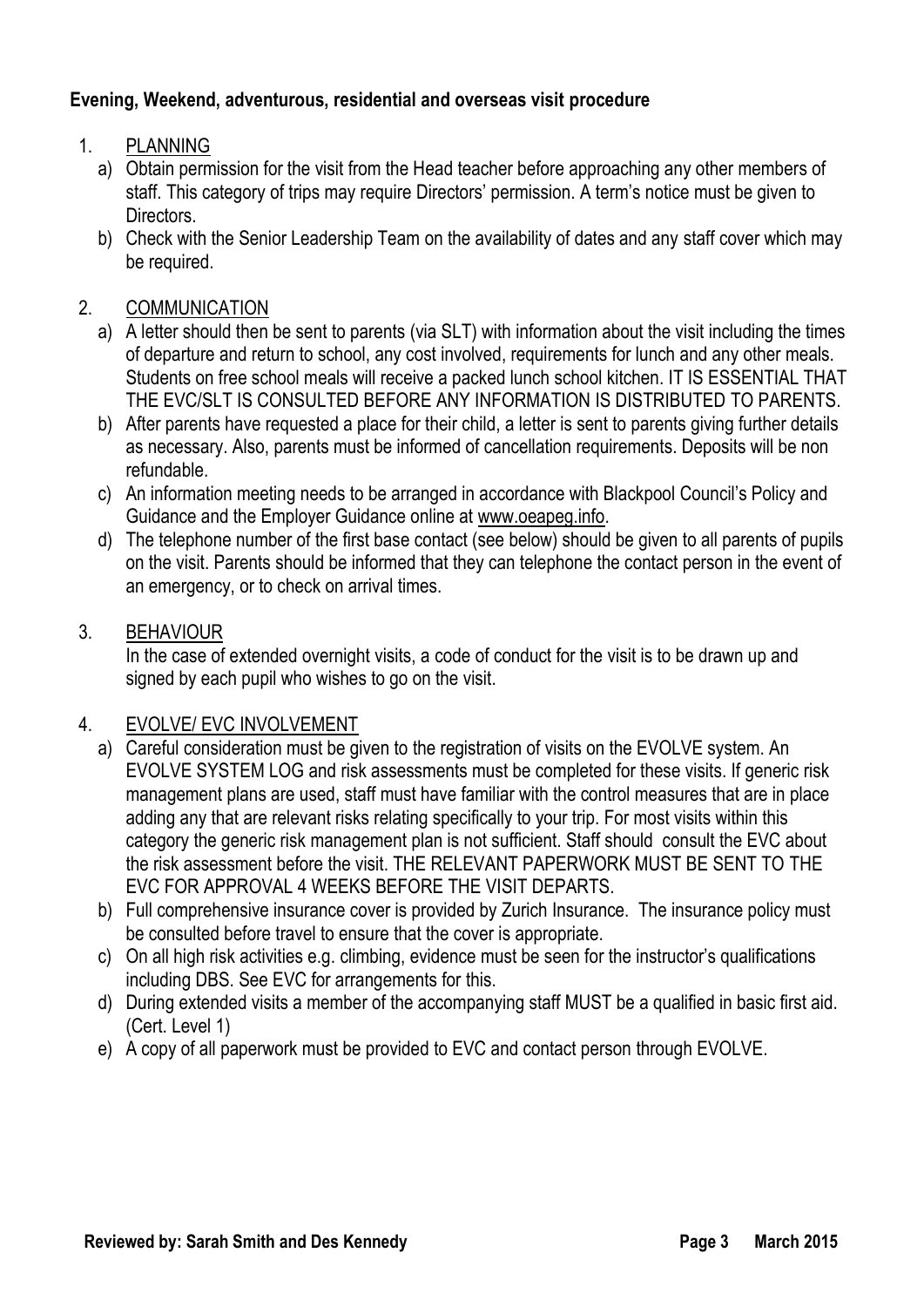# 5. BASE CONTACTS

- a) Two 24 hour Base Contacts must be allocated for these visits. The base contacts must be provided with a pupil list, and details of pupils' medical conditions, GP surgeries and emergency contacts (including name of Next of Kin, address and contact details), as contained on the parental consent forms. The base contacts must agree to be contactable via telephone from the start of the visit.
- b) If any part of the visit takes place during school hours, a pupil list must be put on the office board and/or given to Senior Leadership Team Members. Also ensure that the School office/reception are informed of the contact person.

# 6. ACCIDENT OR ILLNESS

In case of accident or illness the base contact person must be informed. The contact person will then inform the Head Teacher (if the head is not the base contact). In the event of a child being hospitalised, the visit leader should contact the base contact who will ensure that parents are made aware of the situation together with arrival times at the earliest opportunity. The group leader should ensure that the injured student is delivered into the parent's care.

# **Risk Management Policy/ Guidelines**

The Risk Management process is vital to the safety of young people and staff on any educational visit. In completing risk assessments, staff should take in account existing academy policies, in particular the Behaviour for Learning and critical incident policy.

For every visit (local, day, evenings, weekends, adventurous, residential and overseas visits) a risk management plan must be completed addressing the risks that may reasonably be foreseen happening during a visit.

# **Using the Standard Risk Assessment Plan Document**

The standard Risk Assessment Plan outlines the minimum standard of control measures that must be in place for any visit. This can be downloaded from EVOLVE.

During the risk assessment procedure, a standard risk assessment plan can be adapted. This document outlines certain elements of a risk assessment that MUST be carried out. Any group leaders who wish to use this document MUST be aware of the control measures in place and take addition measures should they be needed. Consideration must also be given to supervision as this may differ depending on size and age of the group.

A risk assessment is not required for every activity. Generic risk assessments are available on EVOLVE for local visits (For Christ the King Catholic Academy this includes: Christ the King Church, St Marys Catholic Academy, Annacliffe Rest Home, Blackpool Tower, Ice Arena Bispham, Boundary Primary School, Grange Park Shops and surrounding area, Blackpool Zoo, Boundary Park, Stanley Park, Layton Shops, Churches in the Layton area, Blackpool Victoria Hospital, De Vere Grounds and CLC Library).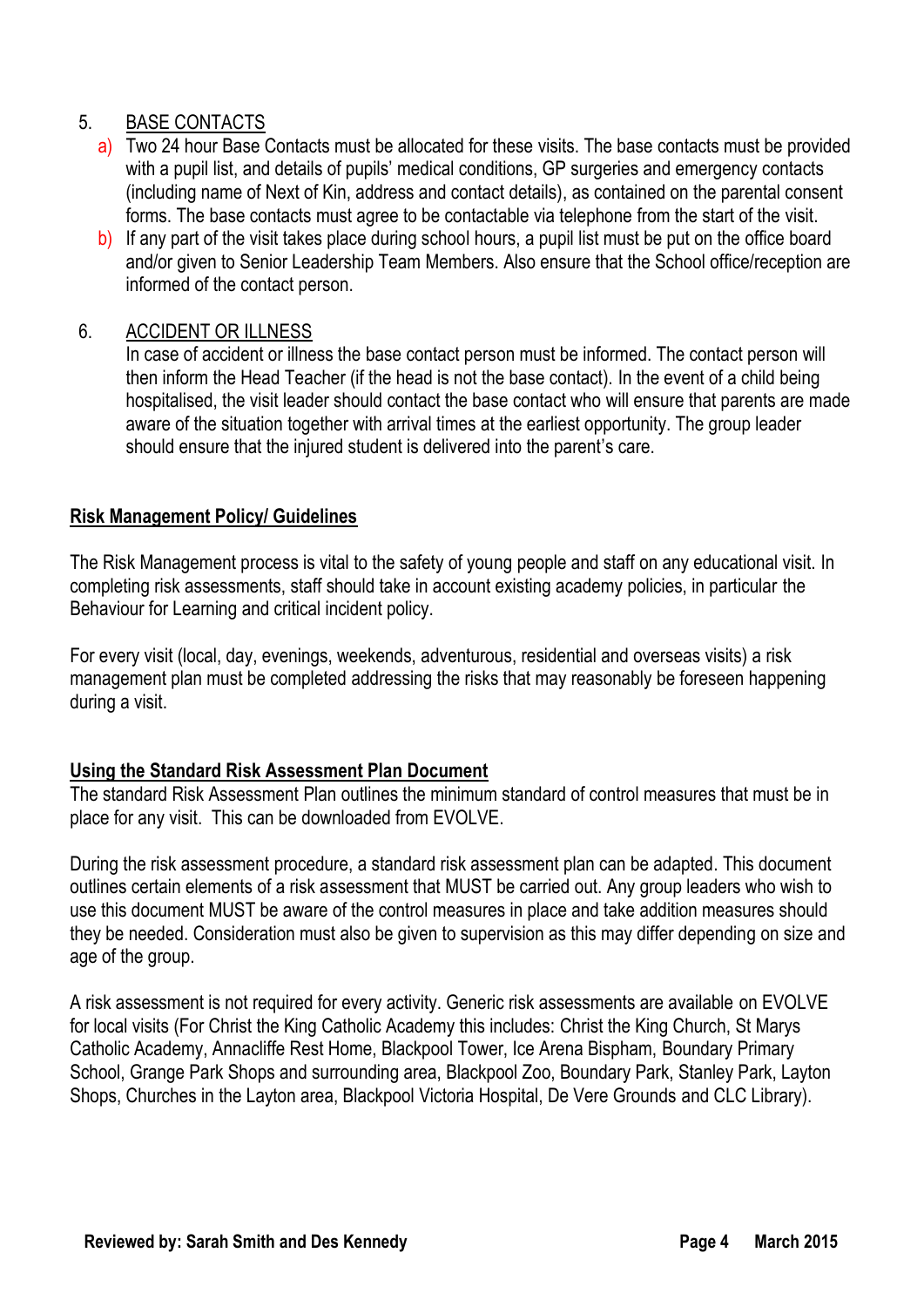# **Behaviour for Learning Policy**

It is recognised that the behaviour of our pupils on educational visits is usually exemplary. However, it is essential that expected behaviour is outlined on every visit and reference made to the behaviour for learning policy. Careful consideration should be given to young people who have experienced behaviour difficulties in the past. Time should be taken to consult pastoral staff or the SENCO in order to aid your risk management in this area and decide if the control measures are appropriate.

#### **Supervision**

Effective supervision of young people is essential to the success of any educational visit. Supervision ratios operate on the recommended levels as stated in the Blackpool policy (See Appendix).

# **CTK and St Cuthbert's Ratios**

Reception/Nursery- 1:4

Years 1-3 – 1:6

Years  $4-6 - 1:10$  (up to 1:15 in some cases)

Members of staff and volunteer helpers must understand their roles and responsibilities at all times and the group leader should brief staff of these prior to and during visits.

Group Leaders retain responsibility for their young people at all times. When coaches are used to teach specific activities, the responsibility for the pastoral care of the children remains with the group leader. It is the group leader that MUST ensure that all instructors are suitably qualified to lead activities they lead.

Teachers should be made aware of any young people who may require closer supervision such as those with special needs and discipline problems. Consultation with the SENCO on this matter is essential. It is often the case that a SSA or other member of support staff will be required to provide adequate support. A member of staff does not count on the overall supervision ratio if they are providing specific support for a specific child.

Close supervision occurs when the group remains within sight and contact of the supervisor;

Remote supervision occurs when, as part of planned activities, a group work away from the supervisor, but is subject to stated controls (e.g. during certain off-site expeditions). The supervisor is present though not necessarily near or in sight, but his or her whereabouts are known; it is recommended that the group is able to "check in" with the group leaders every hour at a constant point of access that all young people are aware of.

'Down time' or recreational time – (for example during the evenings) may involve close or remote supervision, but should not be unsupervised - the supervisors continue to be in charge. Down time can also be those breaks between activity and meal breaks.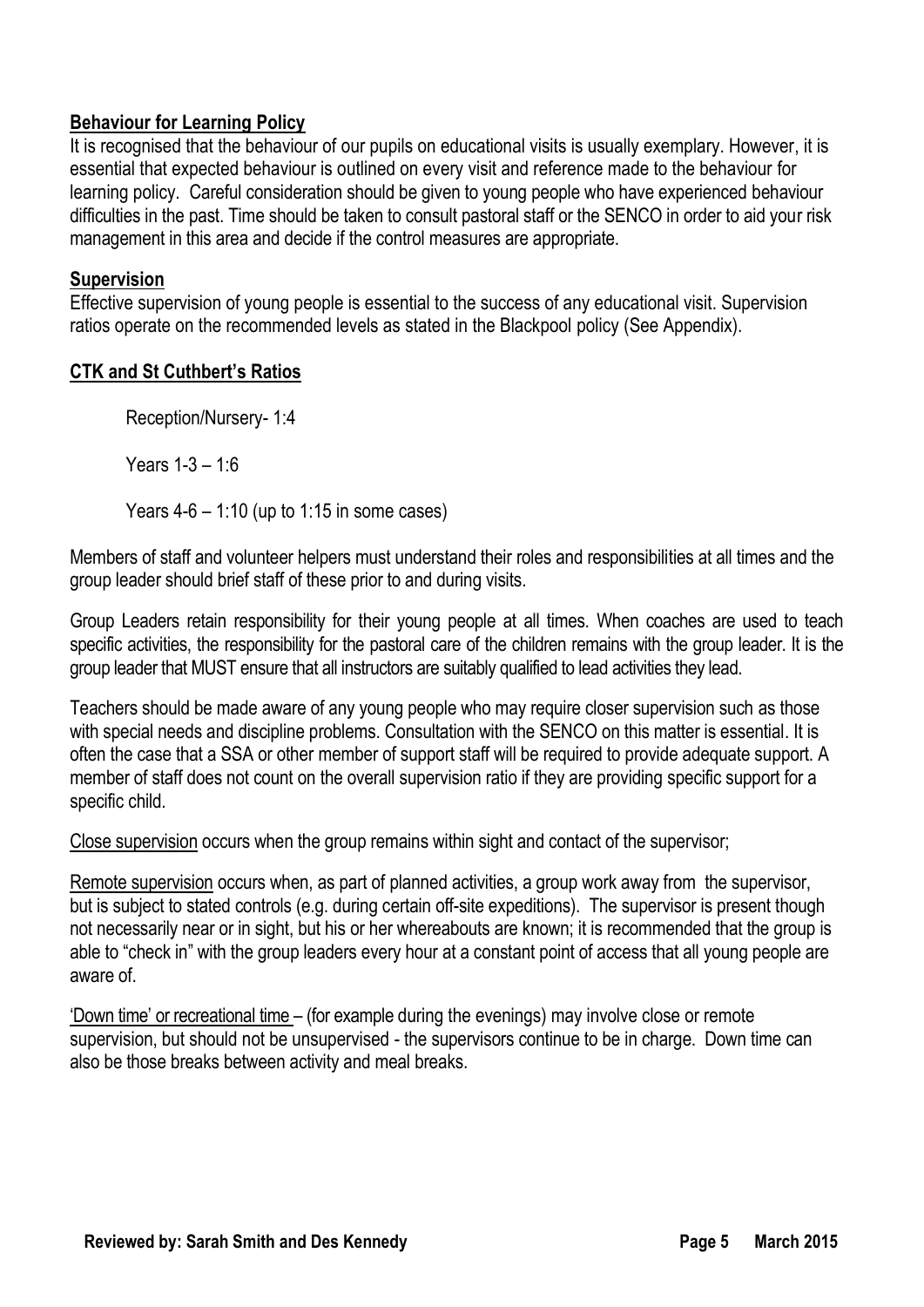# **Parental Consent**

For any educational visit, it is essential that full parental consent is obtained, consent including the provision of emergency contact details and information on any pupils' medical conditions. For visits that take place within the school day to areas agreed with central risk assessments, the blanket consent taken at the beginning of the school year is usually acceptable and does not need to be duplicated. In these cases, parents should be informed of the trip by letter or text. On occasions, however, group leaders will ask for a reply slip to indicate this information.

For all overnight/residential visits the leader should ensure that they have access to emergency contacts and medical conditions of the participating students. This means that for these visits a full corporate Parental and Medical consent form should be completed. A copy of these forms should be left with your base contact. Information on all staff/adults accompanying the visit, including names, addresses, contact details of next of kin, dates of birth and medical information, should also be left with the base contact (see also procedures above). Telephone consent is only acceptable in an emergency situation after agreement from a member of SLT.

# **Base Contact Information**

For all visits, a base contact is required in order to ensure a fast response is given to any emergency situation. For trips that happen within school hours the EVC can be the contact as can the Senior Leadership Team. For visits outside school hours, including visits that depart within school hours but return after school hours, a senior member of staff must be the base contact.

# **Evaluation**

After every visit an evaluation form must be completed in order to establish the appropriateness of the risk assessment and whether any changes should be made. This will also help repeat visits by other staff.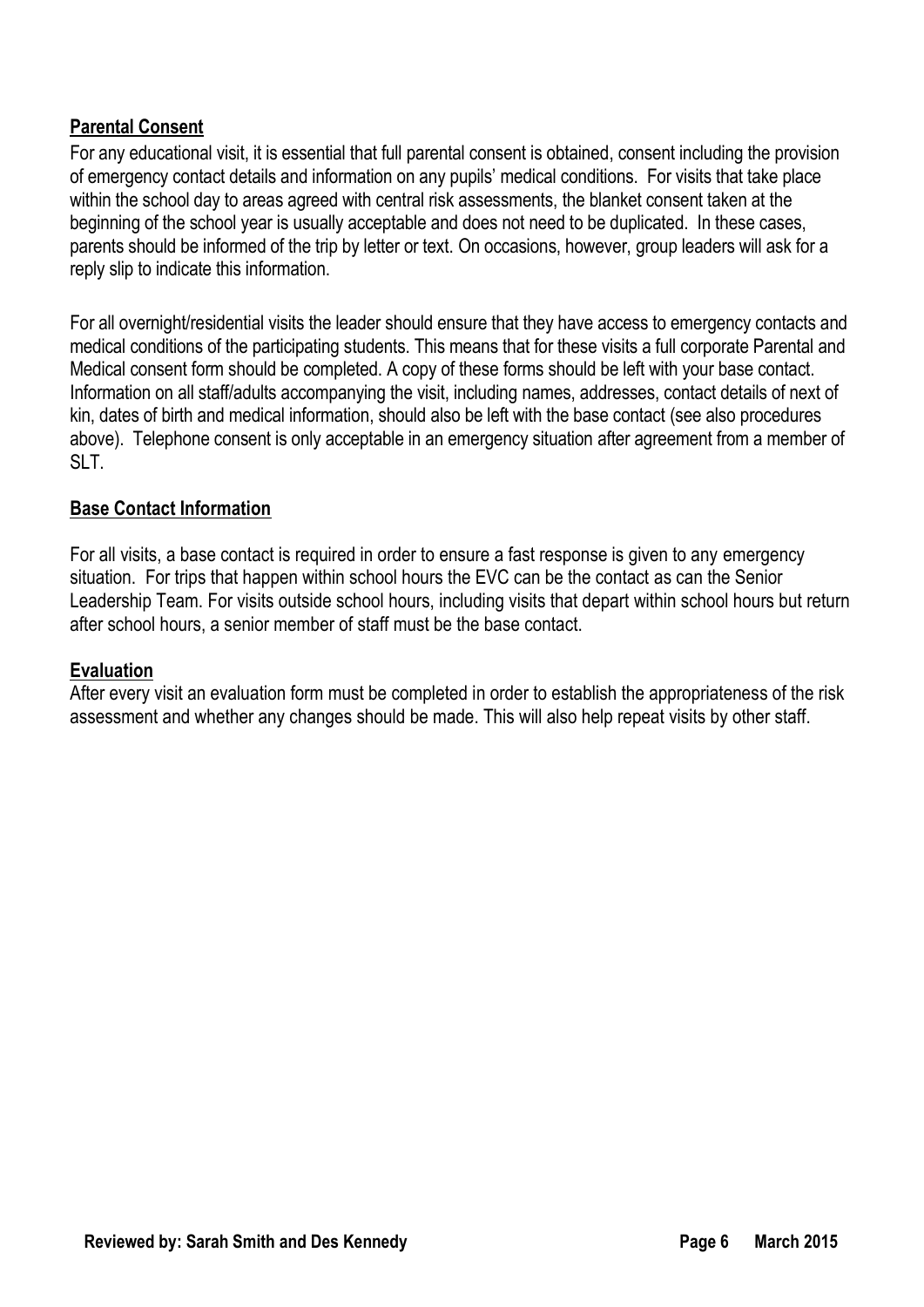